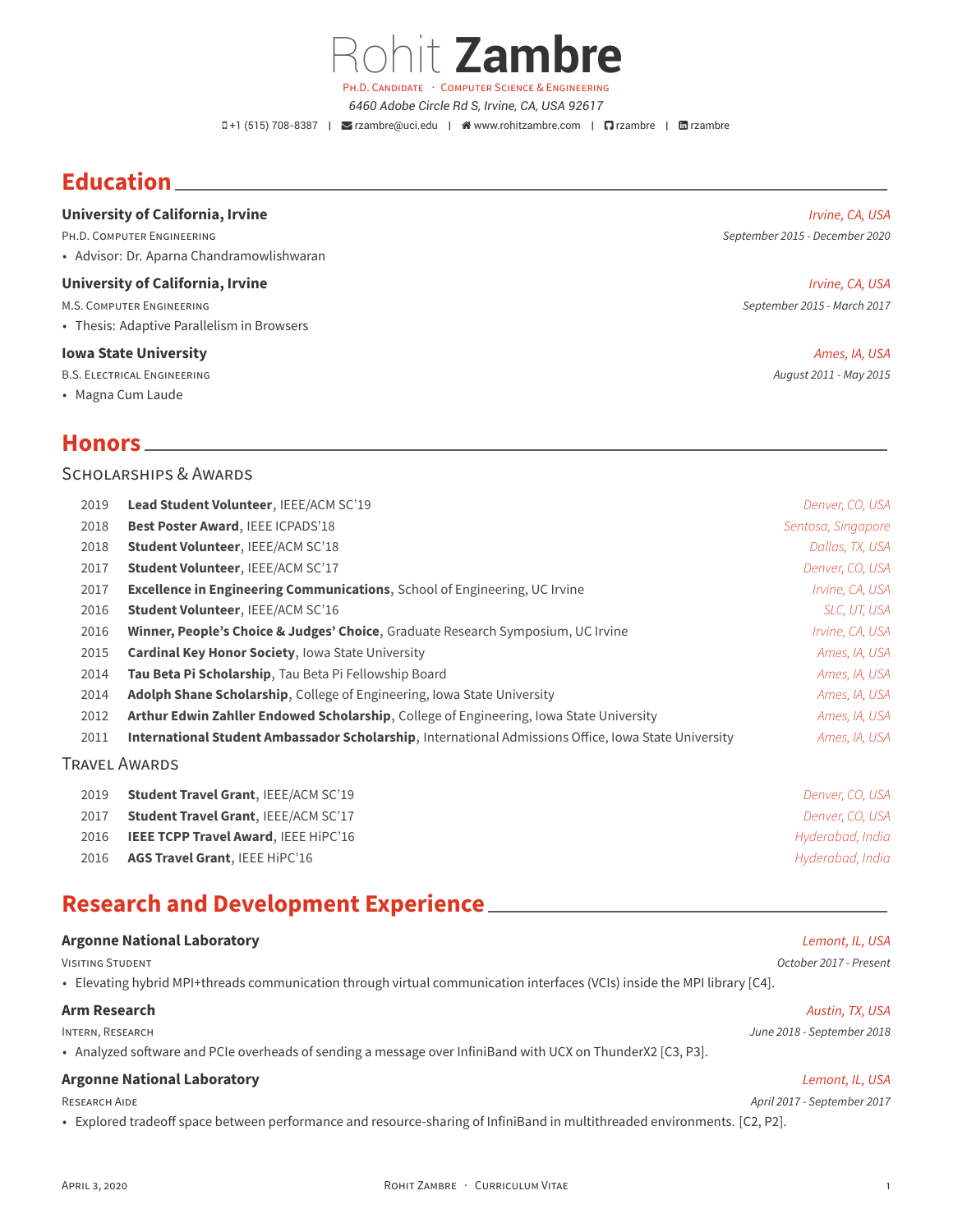## **Mozilla Research** *Irvine, CA, USA*

• Investigated a reliable testbed configuration for evaluating Servo on Android.

## **University of California, Irvine** *Irvine, CA, USA*

GRADUATE STUDENT RESEARCHER *September 2015 - April 2017*

• Modeled parallel performance of Servo with DOM characteristics using machine learning [C1].

# **Engineering Experience**

### **Intel Corporation** *Austin, TX, USA*

HACKATHON PARTICIPANT *January 2020*

• Developed a multi-VCI infrastructure for MPICH in collaboration with the Intel MPICH team during a week-long hackathon.

#### **Micron Technology, Inc.** *Longmont, CO, USA*

INTERN SSD MODELING ENGINEER *May 2014 - August 2014*

• Developed two calibration routines for the NAND read reference voltage level.

### **Micron Technology, Inc.** *Boise, ID, USA*

NAND PRODUCT ENGINEERING INTERN *May 2013 - August 2013*

• Designed and developed a test to monitor the aftereffects of a stress process.

# **Teaching Experience**

### **University of California, Irvine** *Irvine, CA, USA*

GRADUATE TEACHING ASSISTANT, COMPUTER ENGINEERING *September 2016 - December 2016*

- Course: EECS 215 Design and Analysis of Algorithms
- Led weekly discussions to reinforce concepts and answer queries.

#### **Iowa State University** *Ames, IA, USA*

PEER MENTOR, ELECTRICAL ENGINEERING *January 2012 - May 2015*

- Course: E E 185 Introduction to Electrical Engineering and Problem Solving I.
- Engaged with first-year EE students and peer mentors to improve and promote inquiry-based, systems-level thinking.

### **Iowa State University** *Ames, IA, USA*

UNDERGRADAUTE TEACHING ASSISTANT, COMPUTER ENGINEERING *August 2013 - December 2013*

- Course: CPR E 288 Embedded Systems.
- Graded students' homework and engaged with them during lab session to answer queries.

# **Publications**

#### PAPERS

- C4. **Rohit Zambre**, Aparna Chandramowlishwaran, Pavan Balaji. How I Learned to Stop Worrying about User-Visible Endpoints and Love MPI. In Proceedings of the 34th ACM International Conference on Supercomputing (**ICS**), Barcelona, Spain, June 2020.
- C3. **Rohit Zambre**, Megan Grodowitz, Aparna Chandramowlishwaran, Pavel Shamis. Breaking Band: A Breakdown of High-performance Communication. In Proceedings of the 48th ACM International Conference on Parallel Processing (**ICPP**), Kyoto, Japan, August 2019.
- C2. **Rohit Zambre**, Aparna Chandramowlishwaran, Pavan Balaji. Scalable Communication Endpoints for MPI+Threads Applications. In Proceedings of the 24th IEEE International Conference on Parallel and Distributed Systems (**ICPADS**), Sentosa, Singapore, December 2018. **Best Poster Award**.
- C1. **Rohit Zambre**, Lars Bergstrom, Laleh Beni, Aparna Chandramowlishwaran. Parallel Performance-Energy Predictive Modeling of Browsers: Case Study of Servo. In Proceedings of the 23rd IEEE International Conference on High Performance Computing, Data, and Analytics (**HiPC**), Hyderabad, India, December 2016.

RESEARCH ASSISTANT *June 2016 - September 2016*